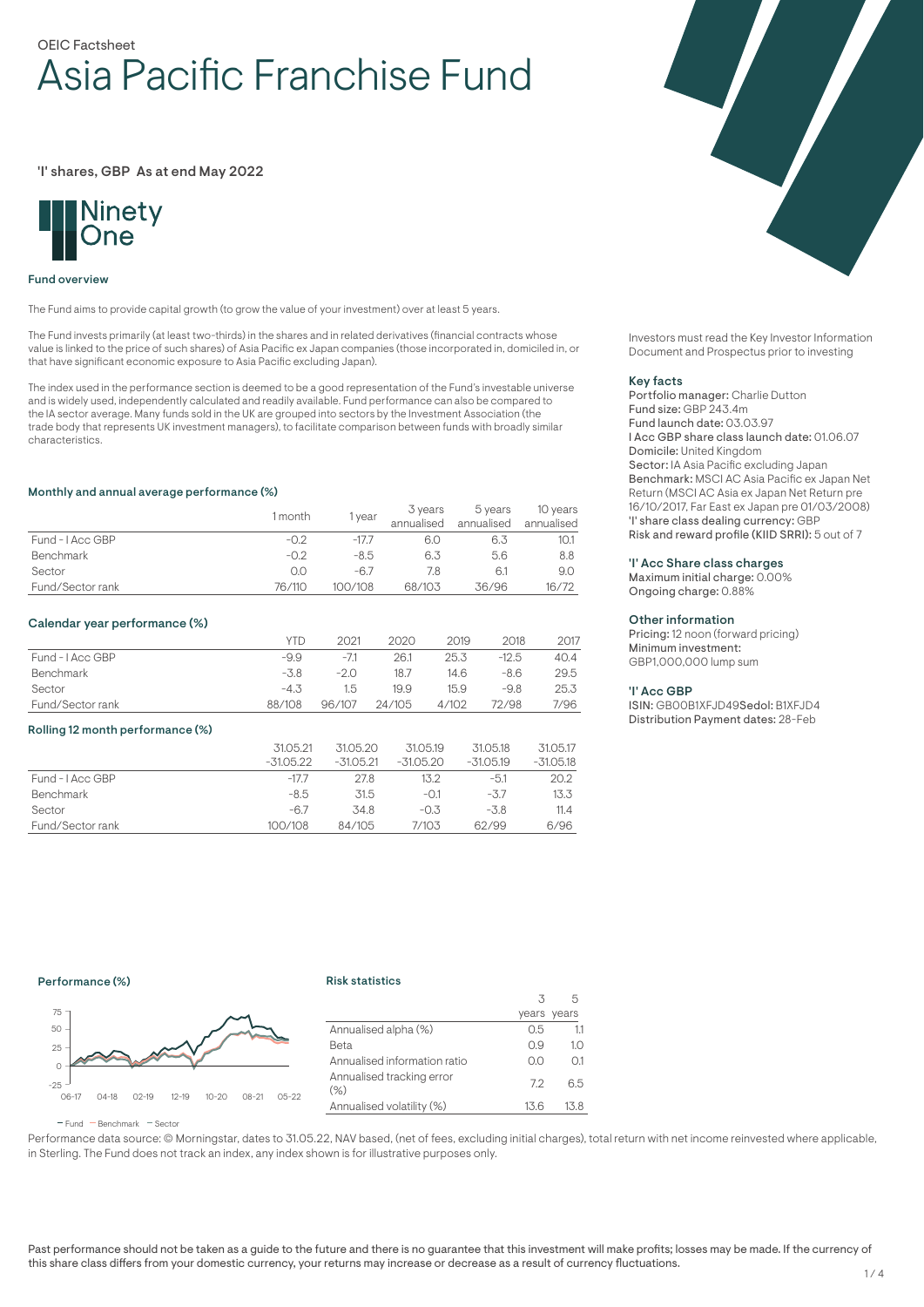## Asia Pacific Franchise Fund

| Top holdings (%)                             |      |  |  |
|----------------------------------------------|------|--|--|
| Taiwan Semiconductor Manufacturing<br>Co Ltd | 9.3  |  |  |
| Samsung Electronics Co Ltd                   | 8.1  |  |  |
| <b>Tencent Holdings Ltd</b>                  | 7.4  |  |  |
| Alibaba Group Holding Ltd                    | 6.5  |  |  |
| CSL Ltd                                      | 5.4  |  |  |
| NetEase Inc                                  | 4.9  |  |  |
| Kweichow Moutai Ltd                          | 4.7  |  |  |
| <b>HDFC Bank Ltd</b>                         | 4.4  |  |  |
| AIA Group Ltd                                | 4.2  |  |  |
| Aristocrat Leisure Ltd                       | 4.2  |  |  |
| Total                                        | 59.1 |  |  |
| Number of equity holdings:                   | 28   |  |  |

#### Sector analysis (%)

| Information Technology        | 25.5 |
|-------------------------------|------|
| <b>Health Care</b>            | 16.0 |
| Consumer Staples              | 15.8 |
| <b>Consumer Discretionary</b> | 14.8 |
| <b>Communication Services</b> | 14.0 |
| Financials                    | 8.6  |
| Materials                     | 3.4  |
| Cash                          | 1.9  |
| Total                         |      |
|                               |      |

## Geographic allocation (%) China\* 37.5<br>Australia 13.3 Australia Taiwan 9.3 South Korea 61 - 9.1 United States 8.7 Hong Kong 6.4 India 6.0 Netherlands 4.9 Vietnam 2.9<br>Cash 19

Cash 1.9 Total 100.0

\* Offshore and/or Mainland

## Top & bottom stock weightings vs

| benchmark (%)                  |        |
|--------------------------------|--------|
| <b>HDFC Bank Ltd</b>           | 4.4    |
| Kweichow Moutai Ltd            | 4.4    |
| NetEase Inc                    | 4.3    |
| CSL Ltd                        | 4.1    |
| Alibaba Group Holding Ltd      | 4.0    |
| National Australia Bank        | $-1.0$ |
| Reliance Industries Ltd        | $-1.3$ |
| Meituan Dianping               | $-1.3$ |
| Commonwealth Bank of Australia | $-1.7$ |
| <b>BHP Billiton Ltd</b>        | $-2.2$ |

#### Top & bottom sector weightings vs benchmark (%)

| Food Beverage & Tobacco                          | 10.1    |
|--------------------------------------------------|---------|
| Pharmaceuticals Biotechnology & Life<br>Sciences | 8.6     |
| Media & Entertainment                            | 7.3     |
| Consumer Services                                | 6.7     |
| Software & Services                              | 2.8     |
| Energy                                           | $-3.7$  |
| Capital Goods                                    | $-3.7$  |
| Real Estate                                      | $-4.3$  |
| Materials                                        | $-5.1$  |
| <b>Banks</b>                                     | $-10.5$ |

#### Top & bottom country weightings vs

| benchmark (%)        |        |
|----------------------|--------|
| <b>United States</b> | 8.7    |
| China                | 8.6    |
| Netherlands          | 4.9    |
| Vietnam              | 2.9    |
| Hong Kong            | O.1    |
| Singapore            | $-2.9$ |
| South Korea          | $-2.9$ |
| Australia            | $-3.0$ |
| Taiwan               | $-5.8$ |
| India                | $-6.1$ |
|                      |        |

The portfolio may change significantly over a short period of time. This is not a buy or sell recommendation for any particular security. Figures may not always sum to 100 due to rounding.

The yield information has been calculated as at 31.05.22. Where FTSE data is shown, source: FTSE International Limited ("FTSE") © FTSE 2022. Please note a disclaimer applies to FTSE data and can be found at https://research.ftserussell.com/products/downloads/FTSE\_Wholly\_Owned\_Non-Partner.pdf. Where MSCI data is shown, source: MSCI. MSCI makes no express or implied warranties or representations and shall have no liability whatsoever with respect to any MSCI data contained herein. The MSCI data may not be further redistributed or used as a basis for other indices or any securities or financial products. This report is not approved, endorsed, reviewed or produced by MSCI. None of the MSCI data is intended to constitute investment advice or a recommendation to make (or refrain from making) any kind of investment decision and may not be relied on as such. All other information is from Ninety One at 31.05.22.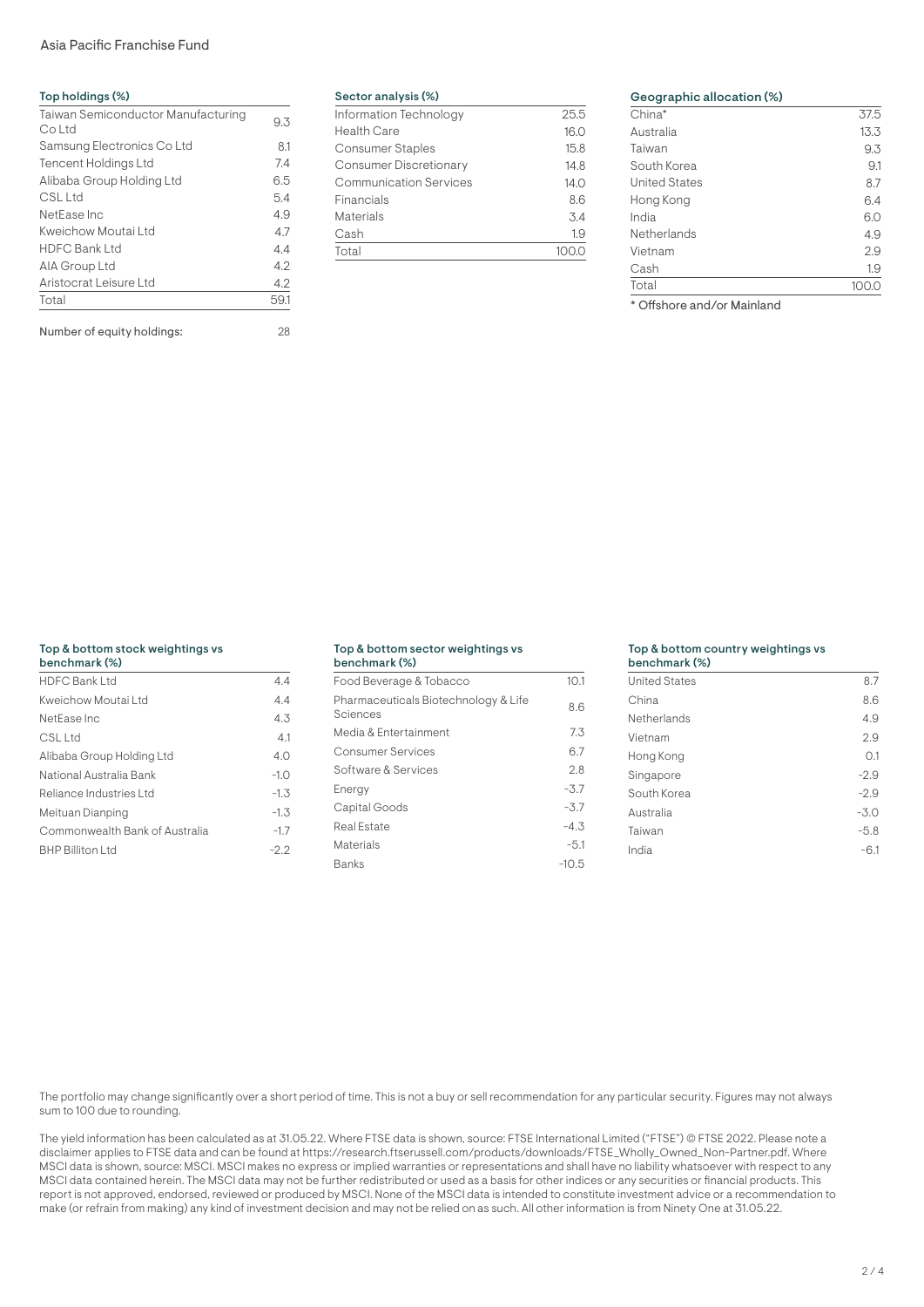## General risks

The value of these investments, and any income generated from them, will be affected by changes in interest rates, general market conditions and other political, social and economic developments, as well as by specific matters relating to the assets in which they invest. Past performance does not predict future returns; losses may be made. Ongoing costs and charges will impact returns. The Fund's objectives will not necessarily be achieved and there is no guarantee that these investments will make profits; losses may be made. Environmental, social or governance related risk events or factors, if they occur, could cause a negative impact on the value of investments. This Fund may not be appropriate for investors who plan to withdraw their money within the short to medium term.

## Specific fund risks

Concentrated portfolio: The portfolio invests in a relatively small number of individual holdings. This may mean wider fluctuations in value than more broadly invested portfolios.

Currency exchange: Changes in the relative values of different currencies may adversely affect the value of investments and any related income.

Derivatives: The use of derivatives is not intended to increase the overall level of risk. However, the use of derivatives may still lead to large changes in value and includes the potential for large financial loss. A counterparty to a derivative transaction may fail to meet its obligations which may also lead to a financial loss.

Emerging market: These markets carry a higher risk of financial loss than more developed markets as they may have less developed legal, political, economic or other systems.

Equity investment: The value of equities (e.g. shares) and equity-related investments may vary according to company profits and future prospects as well as more general market factors. In the event of a company default (e.g. insolvency), the owners of their equity rank last in terms of any financial payment from that company.

Geographic / Sector: Investments may be primarily concentrated in specific countries, geographical regions and/or industry sectors. This may mean that the resulting value may decrease whilst portfolios more broadly invested might grow.

## Important information

All data as at 31.05.22. The most up to date fund details (e.g. name, overview, key facts etc) are reflected as at the date of publication. Any changes effective after publication will appear in the next update. This is a marketing communication. We recommend that you seek independent financial advice to ensure this Fund is suitable for your investment needs. This communication should not be distributed to retail customers who are resident in countries where the Fund is not registered for sale or in any other circumstances where its distribution is not authorised or is unlawful.

All the information contained in this communication is believed to be reliable but may be inaccurate or incomplete. A rating is not a recommendation to buy, sell or hold a fund.

The Fund is a sub-fund of the Ninety One Funds Series range (series i - iv) which are incorporated in England and Wales as investment companies with variable capital. Ninety One Fund Managers UK Ltd (registered in England and Wales No. 2392609 and authorised and regulated by the Financial Conduct Authority) is the authorised corporate director of the Ninety One Funds Series range.

This communication is not an invitation to make an investment nor does it constitute an offer for sale. Any decision to invest in the Fund should be made only after reviewing the full offering documentation, including the Key Investor Information Documents (KIID) and Prospectus, which set out the fund specific risks. Fund prices and copies of the Prospectus, annual and semi-annual Report & Accounts, Instruments of Incorporation and the Key Investor Information Documents may be obtained from www.ninetyone.com.